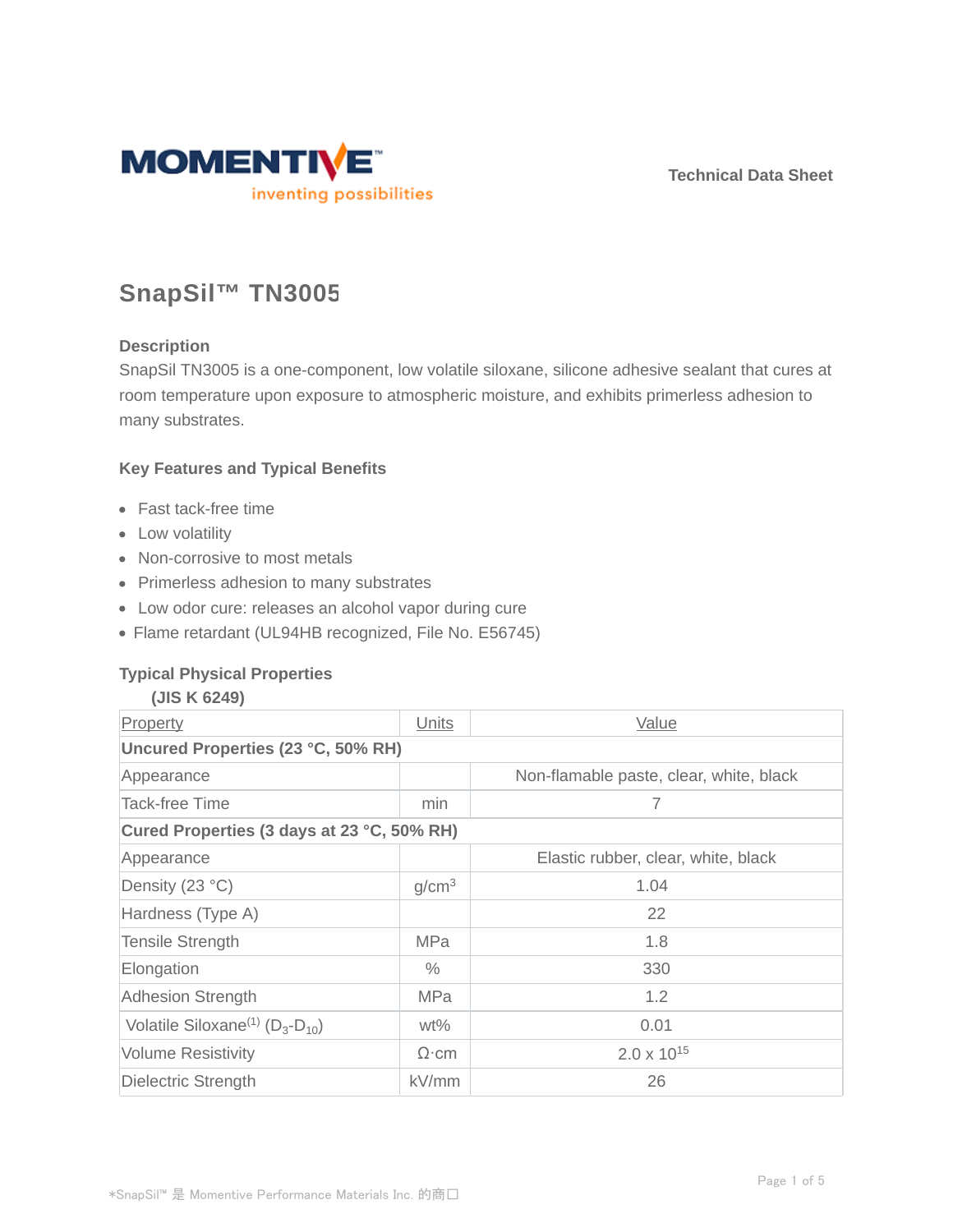| Dielectric Constant (60Hz)    |       | 2.7   |
|-------------------------------|-------|-------|
| Dissipation Factor (60Hz)     |       | 0.002 |
| Impurities <sup>(1)</sup> ppm | Na+   | < 2   |
|                               | $K +$ | ~ 2   |
|                               | CI-   |       |

Typical properties are average data and should not be used as or to develop product specifications. (1) In-house test method.

# **Potential Applications**

- Insulating adhesive seal and fixing for electrical and electronic parts
- Waterproof sealant for electrical, electronic and communication equipment
- General adhesive for metal, glass, plastics, etc.

# **Adhesion Performance**

SnapSil TN3005 silicone adhesive sealant adheres to a wide variety of substrates used in electronic components. The following matrix depicts adhesion performance to typical substrates. However, actual performance may vary depending on the substrate manufacturer or grade.

| Substrate               |            |
|-------------------------|------------|
| Aluminum                | Ω          |
| Copper                  | ∩          |
| <b>Steel</b>            | ∩          |
| <b>Stainless Steel</b>  | Ω          |
| <b>Acrylic Resin</b>    | Ω          |
| <b>Phenolic Resin</b>   | Ω          |
| <b>Epoxy Resin</b>      | O          |
| PET                     | $\bigcap$  |
| <b>ABS</b>              | $\bigcirc$ |
| PBT                     | $\bigcirc$ |
| <b>PPS</b>              | $\bigcirc$ |
| <b>PVC</b>              | $\bigcap$  |
| Nylon                   | $\bigcap$  |
| Polycarbonate           | Ω          |
| <b>PPO</b>              | ∩          |
| Polyethylene            | $\times$   |
| Polytetraflucroethylene | X          |
| Glass                   | ( )        |

Note: Test results. Actual data may vary.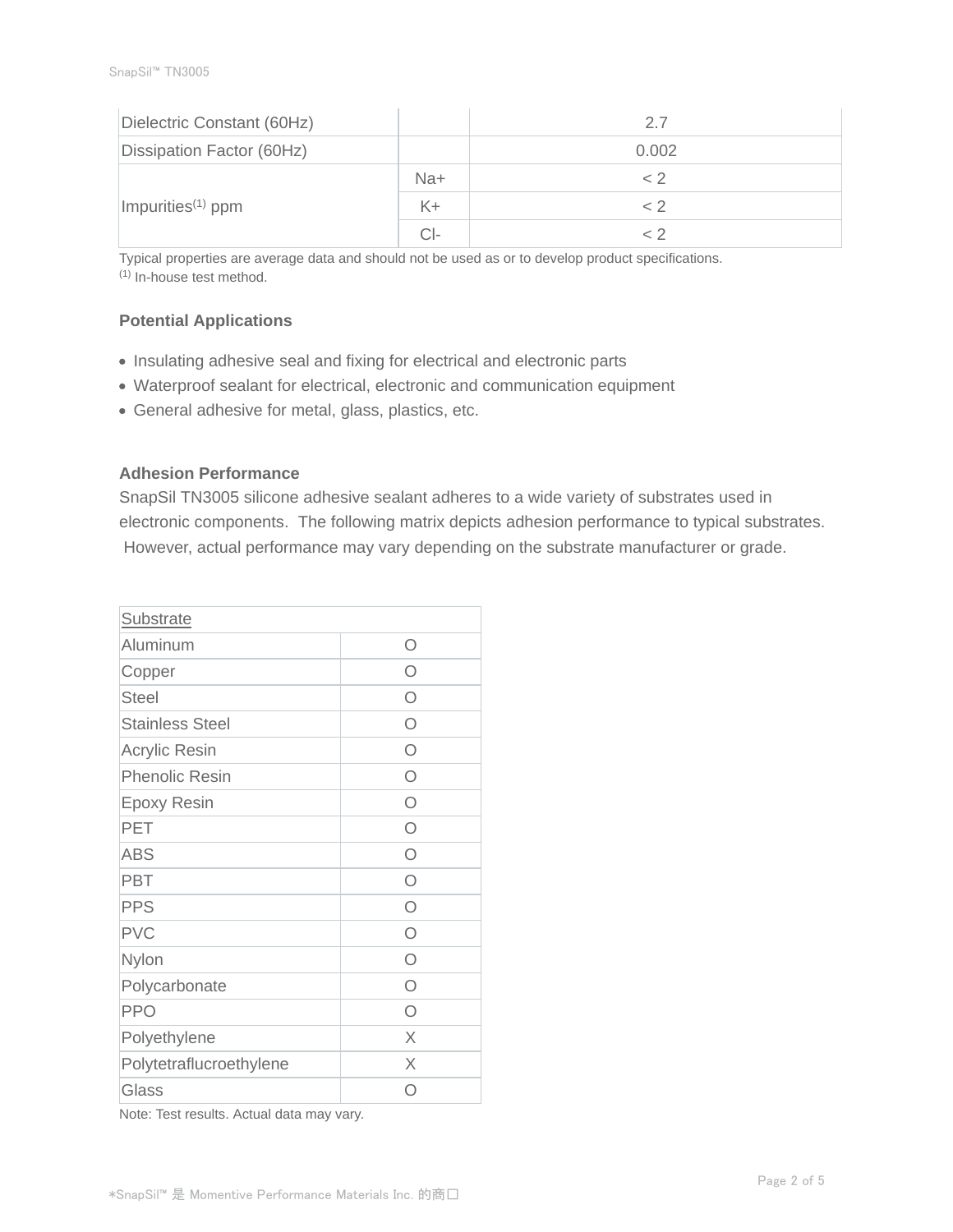O: Good (cohesive failure) X: Adhesive failure

### **Cure Profile**

SnapSil TN3005 silicone adhesive sealant cures upon exposure to atmospheric moistrue, and its cure speed is affected by humidity and temperature. The material begins to cure from the sections that are exposed to the atmosphere and, therefore, greater time is required for the cure to extend to deeper sections. The cure depth of SnapSil TN3005 silicone adhesive sealant at various combination sof humidity and temperature are provided below.



Note: Test results. Actual data may vary.

#### **General Considerations for Use**

While the typical operating temperature for silicone materials ranges from -45℃ to 200℃, the long-term maintenance of its initial properties is dependent upon design related stress considerations, substrate materials, frequency of thermal cycles, and other factors.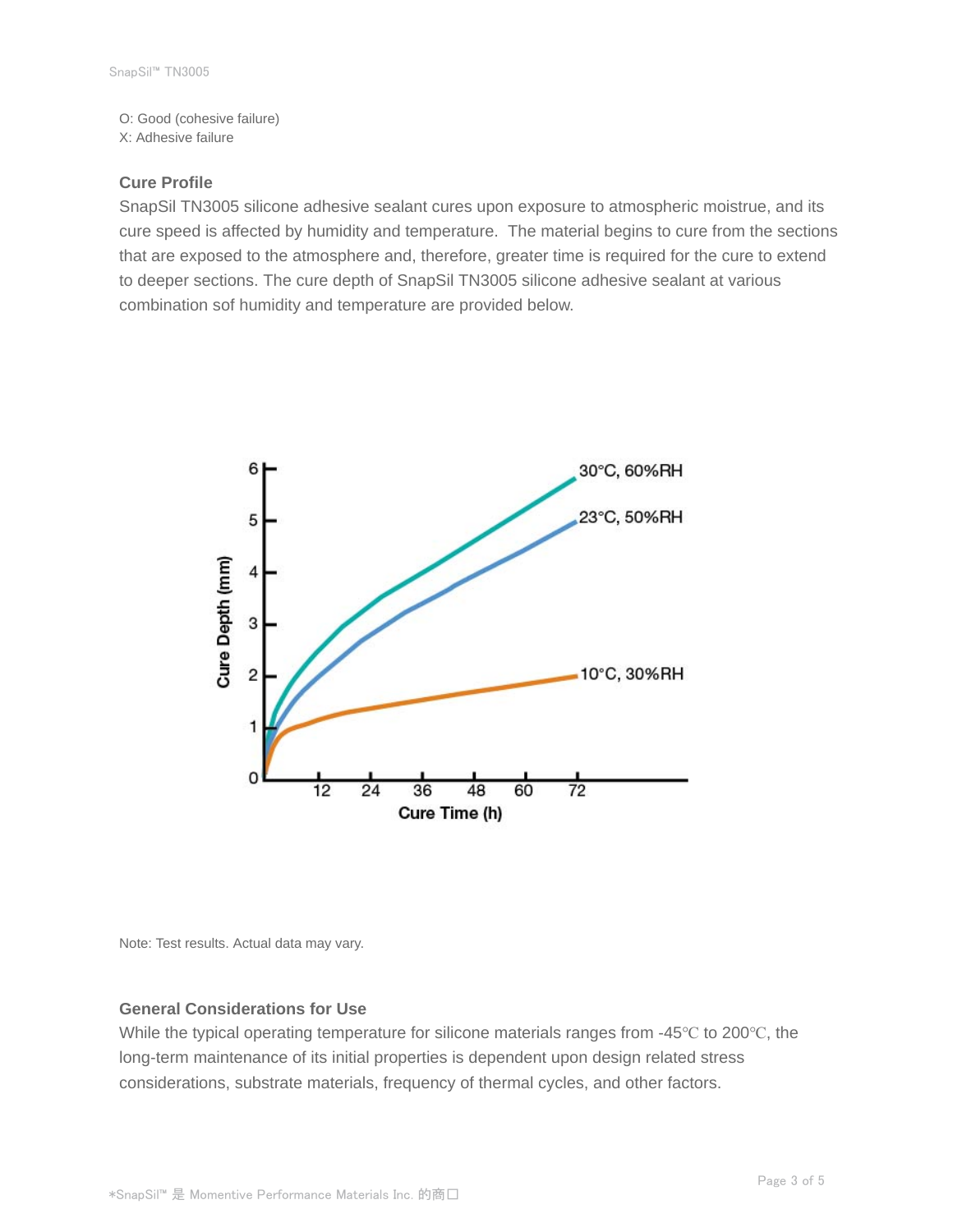# **Patent Status**

Nothing contained herein shall be construed to imply the nonexistence of any relevant patents or to constitute the permission, inducement or recommendation to practice any invention covered by any patent, without authority from the owner of the patent.

# **Product Safety, Handling and Storage**

Customers should review the latest Safety Data Sheet (SDS) and label for product safety information, safe handling instructions, personal protective equipment if necessary, emergency service contact information, and any special storage conditions required for safety. Momentive Performance Materials (MPM) maintains an around-the-clock emergency service for its products. SDS are available at www.momentive.com or, upon request, from any MPM representative. For product storage and handling procedures to maintain the product quality within our stated specifications, please review Certificates of Analysis, which are available in the Order Center. Use of other materials in conjunction with MPM products (for example, primers) may require additional precautions. Please review and follow the safety information provided by the manufacturer of such other materials.

# **Limitations**

Customers must evaluate Momentive Performance Materials products and make their own determination as to fitness of use in their particular applications.

# **Contact Information** Email commercial.services@momentive.com

# **Telephone**

| <b>Americas</b> | <b>Latin America</b> | <b>EMEAI- Europe, Middle</b><br>East, Africa & India | <b>ASIA PACIFIC</b> |
|-----------------|----------------------|------------------------------------------------------|---------------------|
| +1 800 295 2392 | <b>Brazil</b>        | <b>Europe</b>                                        | China               |
| Toll free*      | +55 11 4534 9650     | +390510924300                                        | 800 820 0202        |
| +704 805 6946   | Direct Number        | Direct number                                        | Toll free           |
| Direct Number   |                      |                                                      | +86 21 3860 4892    |
|                 |                      |                                                      | Direct number       |
| *All American   | <b>Mexico</b>        | India, Middle East & Africa                          | Japan               |
| countries       | +52 55 2169 7670     | + 91 44 71212207                                     | +81 3 5544 3111     |
|                 | Direct Number        | Direct number*                                       | Direct number       |
|                 |                      | *All Middle Eastern countries, Korea                 |                     |
|                 |                      | Africa, India,                                       | +82 2 6201 4600     |